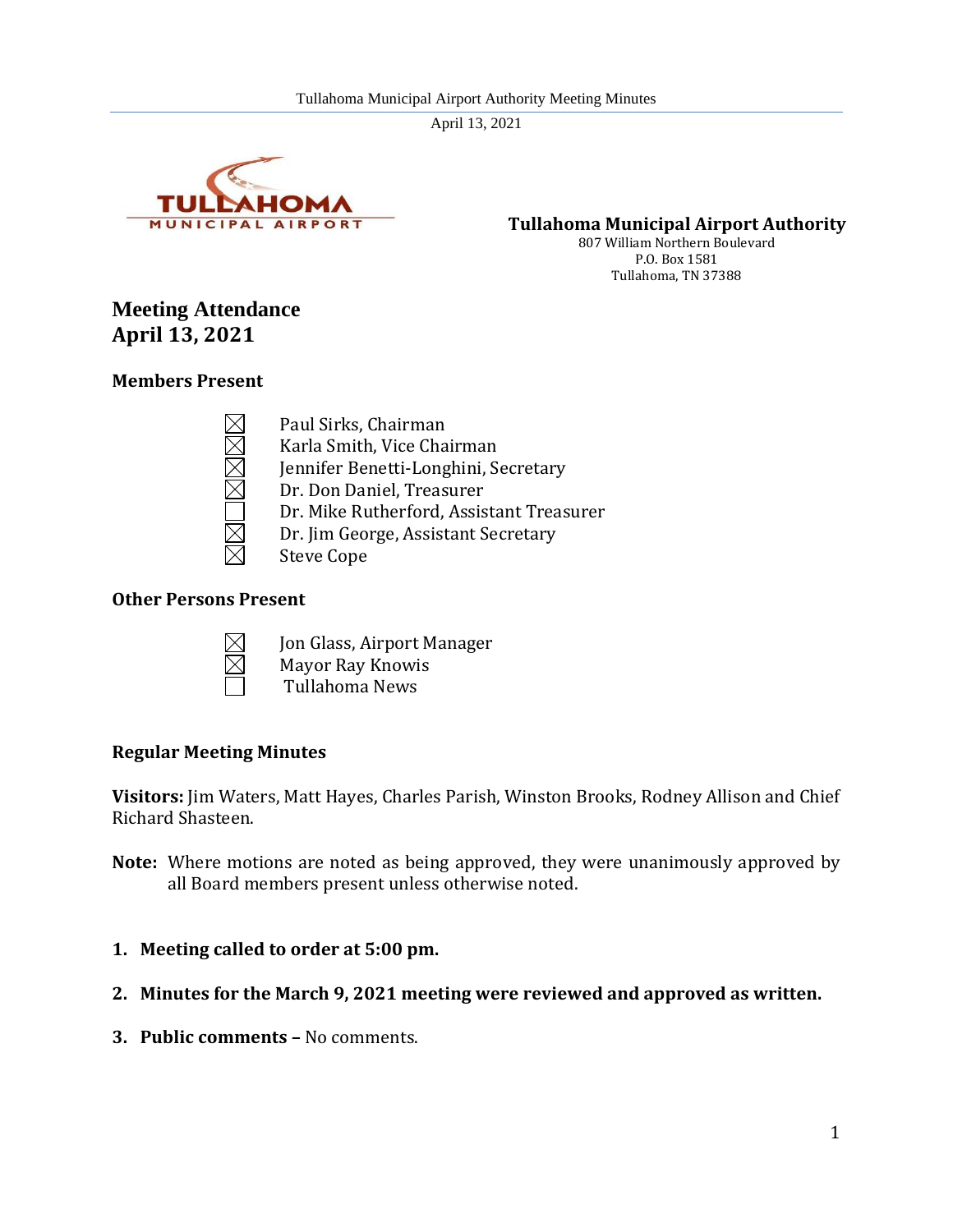**4. Treasurer's report** – Dr. Daniel, Treasurer, provided a high-level view of our financial status. We are sound financially. A print-out of our current financials was made available. Dr. Daniel announced he will have detailed information this coming month.

## **5. Jon Glass presented the below information as the Airport Manager report:**

## *CURRENT PROJECTS*

**CARES Act –** We will receive \$30,000 that can be spent on just about any Airport items. The Aeronautics Division should send us an application to receive the money any day now. I believe we should spend \$15,000 in this fiscal year and \$15,000 in next fiscal year on items such as part time salaries. Will work with Sue Wilson to track the expanses and spend the money where needed. The grant is being executed by TDOT. We have 2 fuel invoices and cancelled checks to be submitted for reimbursement. The money will be used to cover operational expenses. The \$30,000 reimbursement has been received. Chances are good that this Act will be renewed again later this year for Airports. Our Airport status has been upgraded from community service to regional Airport. If the CARES Act is renewed we would receive \$60,000 instead of \$30,000. **I am expecting information soon on the 2nd round of funding.**

**FY 2020 Audit** – **Sue Wilson reported that the City and Airport had no audit findings.**

**Budget Meeting** – **The budget work session with BOMA is scheduled for 4/26/21.**

**TN Airport System Plan and Economic Impact Study** – This plan is being released. The Executive Summary for the Economic Impact Study is available at **[www.tn.gov/tdot/aeronautics.html.](http://www.tn.gov/tdot/aeronautics.html)** We have the 2nd highest impact in region 2 behind Chattanooga Airport at \$21,043,000. **Articles on our Airport have run in the Tullahoma News, Chattanooga Times and TML magazine the past month.**

**ALP Update and AGIS Survey** – The TN Aeronautics Commission approved the project at the 6/18/20 meeting. The grant has been signed by us and returned to TDOT for signature**.** The grant has been executed by TDOT. The scoping meeting was completed in September and the work authorization has been approved**.** The survey work was completed last month. PDC received the imagery work on 12/3/20 and is working on the forecasting. **The 30% design meeting will be scheduled for 4/21/21 with the 24 threshold scoping meeting and bid opening for North Taxiway. The survey work for Runway Safety Area's is complete.**

**North Taxiway Overlay** – The TN Aeronautics Commission approved the project at the 6/18/20 meeting. The grant has been signed by us and returned to TDOT for signature. The grant has been executed by TDOT. The scoping meeting was completed in September and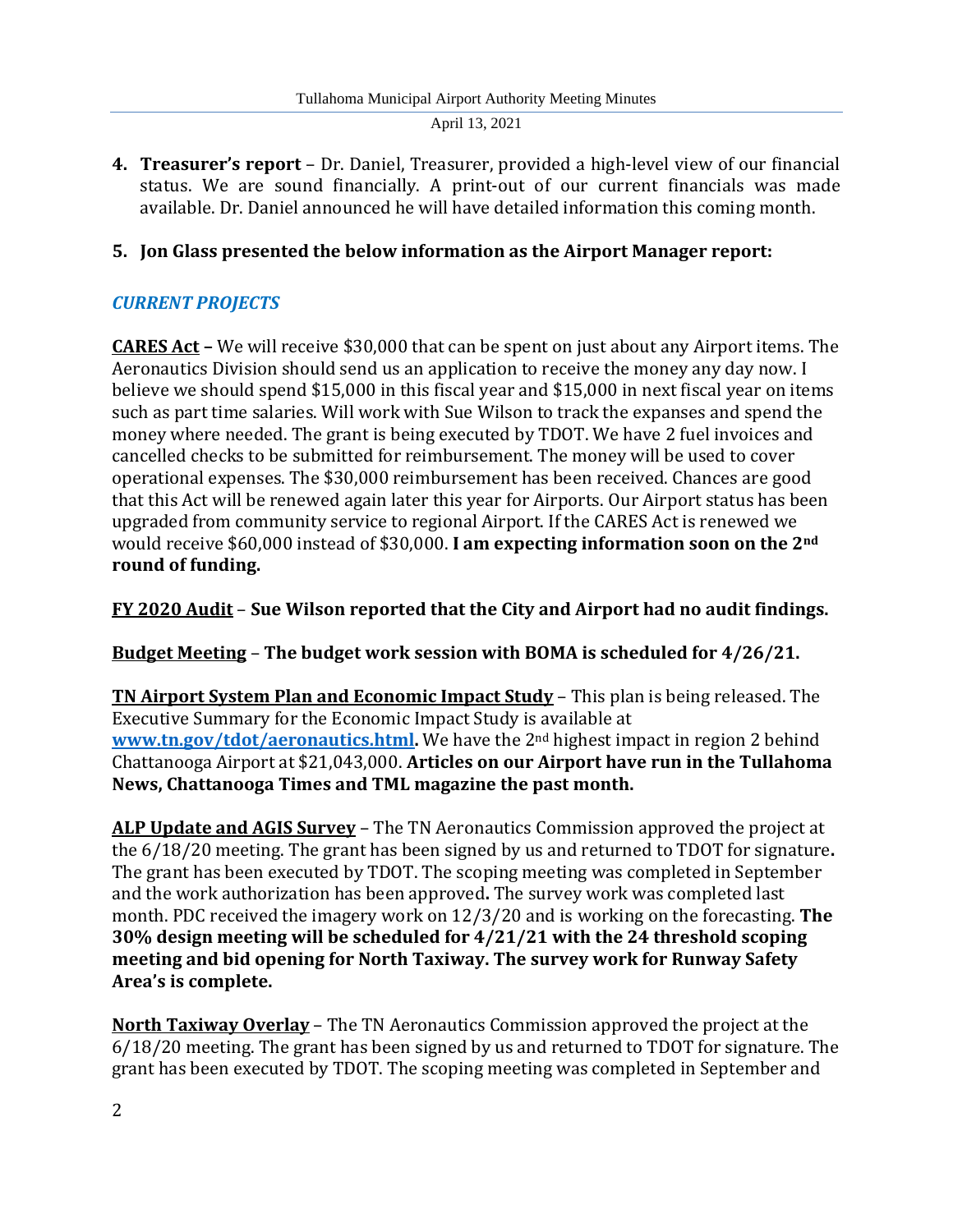the work authorization has been approved. The preliminary design work is scheduled to be reviewed the week of 10/12/20. The design phase will continue until the project is ready to bid in the February time frame. With bids received we will then request the construction grant. Work will involve full depth replacement and the taxiway will be shut for about 3 weeks. The 2nd Engineer grant through the bid phase has been submitted for TDOT approval. We will start the bid phase of the project over the next month. **The pre-bid meeting was on 4/8/21 and bids will be opened on 4/21/21 at 1:00 pm. A motion was made and approved to accept the lowest qualified bid as recommended by PDC.**

## **Airport CIP List**

**These are the projects that have been ranked by the Board for priority over the next 4 years:**

- 1. Runway 18/36 concrete repair (\$400,000).
- 2. Runway 6/24 crack repair and seal coat (\$375,000).
- 3. New Airfield Electrical vault or VOR building (\$150,000).
- 4. Drainage repairs Undetermined (\$125,000).
- 5. Ramp/Taxiway Concrete Repair (\$500,000).

## **We had our annual meeting on 10/7/20 with TAD and PDC. Item 3 and 4 will be submitted for TAD consideration in 2021.**

**Runway 6/24 Seal Coat and Crack Repair –** Aeronautics Division advised Jon Glass that we did make the list for this work to be completed this year at no cost to the Airport**.** The Engineer Company inspected runway 6/24 last month and will do some core samples later this month**.** The Aeronautics Division is running behind with west TN Airports. **COVID has reduced revenue for TAD and we are now looking at Spring of 2022 for this work to be completed.** 

**Maintenance Contract** – We get reimbursed 50% on this grant up to \$39,600 each year or a \$19,800 reimbursement. The FY 19 contract will be returned to TAD for execution this week**.** Reimbursements in the amount of \$19,458.73 have been submitted to Blackcat**.** We have received the final reimbursement of \$3,418.78 for FY19. The terminal building parking lot seal coat work was completed under the pavement maintenance project saving us about \$8,500 on the maintenance contract grant. We received a \$13,680.13 reimbursement last month. Reimbursement for the \$1,319.87 will be submitted on 6/8/20. We have received full reimbursement for the 2019 grant. The 2020 grant has been executed by TDOT. **I will start working on reimbursements for the last half of 2020.**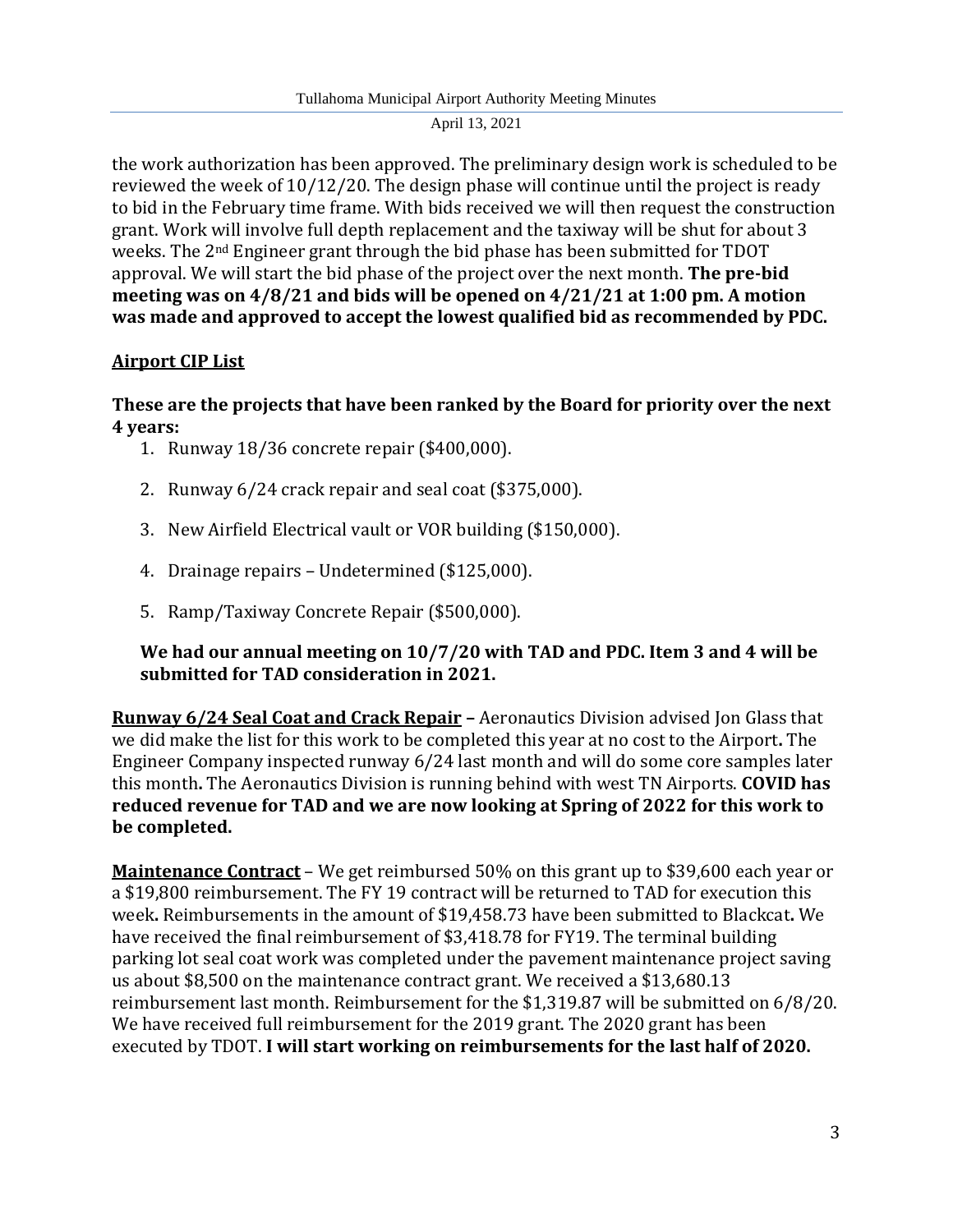**General Assembly HB1147/SB982** – It is pretty clear that the amendment to this bill will pass. A Task Force in the General Assembly is being set up to determine the effects it will have on GA Airports in the State. I recommend that we do not touch our NPE (\$150,000 per year) over the next several years and save it for an emergency. Starting in the next 90 days and over the next 4 years I see drastic cuts in State funding from TAD if other sources of revenue are not found. Elimination of funding for terminals, equipment, hangars, fueling systems and landside improvements will probably start very soon. I believe the 95/5 funding will become 90/10 in the future also. Within a few years I believe funding will only exist from TAD for primary runway and taxiway pavement repair. TN House and Senate votes on the Southwest Airline amendment have been delayed until 2019. **Southwest and FEDEX are requesting a 2nd round of tax breaks that will most likely get approved in the General Assembly. Governor Lee is proposing \$40,000,000 in next years budget for the TN equity fund. The TN Aviation Association will lobby for a stable funding source for the equity fund in the future.**

**Airport Inspection** – I have requested TAD to complete the Airport inspection earlier this year so any issues can be corrected prior to the AOPA Fly-In. They did the inspection on 6/4/19 and I should have the report in a week. We had no section 1 violations and received our Airport license. Aeronautics Division completed the Airport inspection the last week of July. The section 1 violation involves the runway 24 threshold lighting. An Engineer grant has been submitted to TAD to correct this issue. This project will consist of changing the threshold markings and lighting. It will be an estimated \$90,000 grant with a 5% local share. It is not eligible for the local share to be paid by the CARES Act since it was not on our CIP list. The Engineer grant has been submitted to TDOT for approval. The letter has been submitted to TAD to extend our conditional Airport license until this project is complete. The Engineering grant has been executed. **The scoping meeting will be scheduled 4/21/21 with the 30% design meeting on the ALP update.**

## *FUEL SALES*

Fuel sales for the month of March 2021 were 20,138.95 gallons. This is a 9,517.79 gallon increase in the 10,621.16 gallons sold in March of 2020. All outstanding fuel invoices have been reimbursed to the City except for the AVGAS and Jet fuel still in the tank.

# **Fuel Sales 1/1/21 to 3/31/21 = 43,271.56**

Fuel Sales 1/1/20 to 3/31/20 = 35,510.76

| <b>March 2021</b> | <b>AVGAS</b> | AVGAS SS | <b>Total</b> |
|-------------------|--------------|----------|--------------|
| <b>Gallons</b>    | 1,357.5      | 1,742.85 | 3,100.35     |
| <b>Flow Fee</b>   | \$135.75     | \$174.28 | \$310.03     |
| <b>Pump Fee</b>   | \$678.75     | \$435.71 | \$1,114.46   |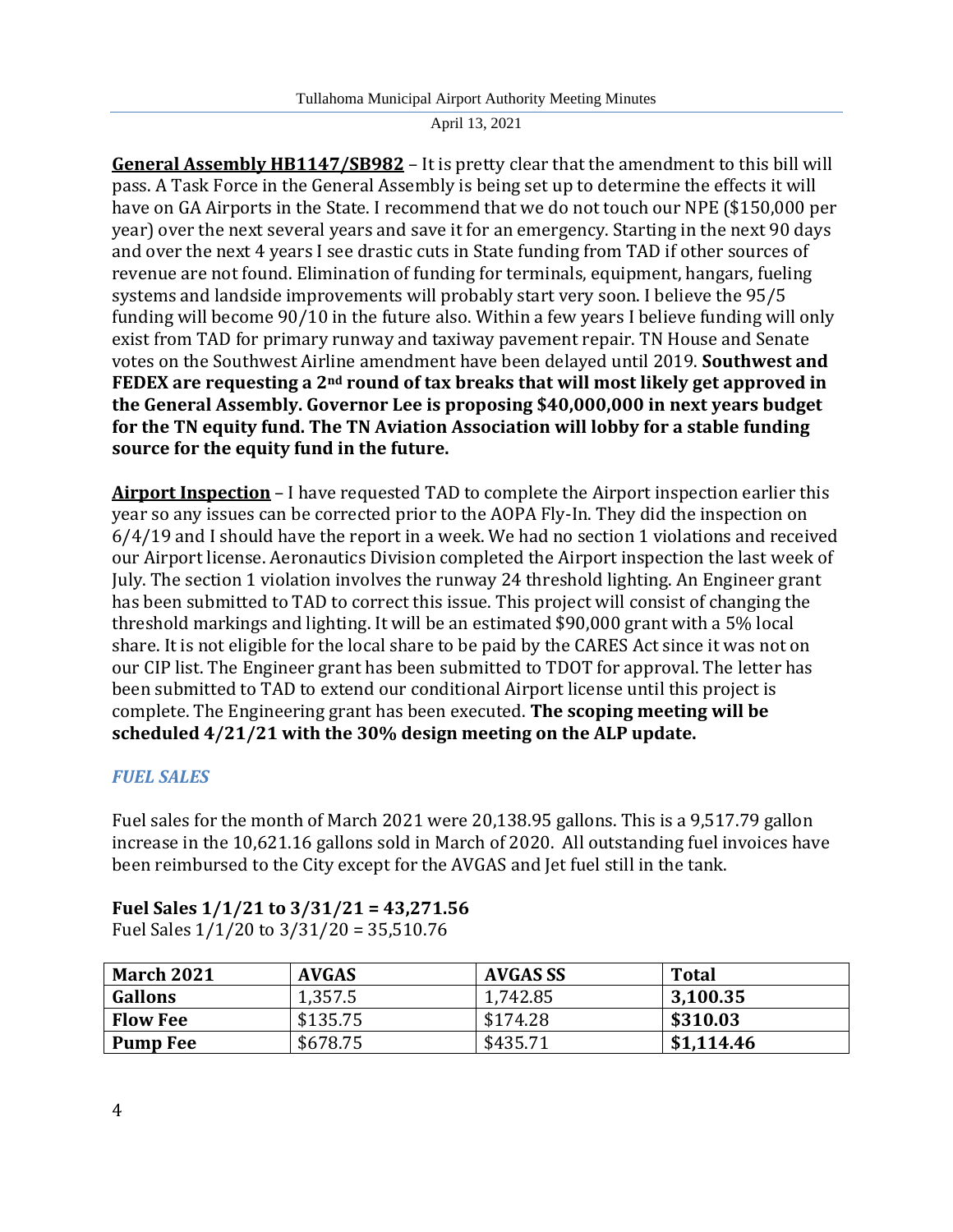| <b>March 2021</b> | <b>Jet Full</b> | <b>Jet Discount</b> | <b>Total</b> |
|-------------------|-----------------|---------------------|--------------|
|                   | <b>Price</b>    |                     |              |
| <b>Gallons</b>    | 1,281           | 15,757.6            | 17,038.6     |
| <b>Flow Fee</b>   | \$128.10        | \$1,575.76          | \$1,703.86   |
| <b>Truck Fee</b>  | \$128.10        | \$1,575.76          | \$1,703.86   |
| <b>Pump Fee</b>   | \$1,281.00      | \$9,582.09          | \$10,863.09  |

## Total AVGAS & Jet Gallons = 20,138.95 Total Flow Fee = \$2,013.89 Total Jet Truck Fee = \$1,703.86 Total Pump Fee = \$11,977.55 Total Employment Cost = \$6,736.50 **Jet Truck Fee Minus Rental = +\$853.86 Pump Fee Minus Employment Cost = +\$5,241.05**

#### *FUEL PRICES*

| 4/2/21       | Tullahoma | Shelbyville | Winchester | McMinnville | Maury  | Murfreesboro |
|--------------|-----------|-------------|------------|-------------|--------|--------------|
|              |           |             |            |             | County |              |
| AVGAS        | \$3.95    | \$4.00      | \$4.08     | \$3.99      | \$4.18 | \$4.90       |
| SS           |           |             |            |             |        |              |
| <b>AVGAS</b> | \$4.20    | \$4.20      | \$4.08     |             | \$4.39 | \$5.10       |
| <b>FS</b>    |           |             |            |             |        |              |
| Jet          | \$3.65    | \$3.64      | \$3.90     | \$3.39      | \$3.60 | \$3.64       |

Airports within 50 miles of Tullahoma Average AVGAS price - \$4.73 Average Jet price - \$4.05

#### *AIRPORT FUEL SALES*

| <b>DATE</b>       | <b>FUEL SOLD</b> |
|-------------------|------------------|
|                   | (gallons)        |
| <b>March 2021</b> | 20,138.95        |
| <b>March 2020</b> | 10,621.16        |
| <b>March 2019</b> | 25,478.92        |
| <b>March 2018</b> | 12,964.57        |
| <b>March 2017</b> | 13,498.31        |

#### *ANNUAL FUEL SALES (Gallons)*

| 2020 | 212,645.23 |
|------|------------|
| 2019 | 255,545.34 |
| 2018 | 234,691.04 |
| 2017 | 192,043.95 |
| 2016 | 219,458.44 |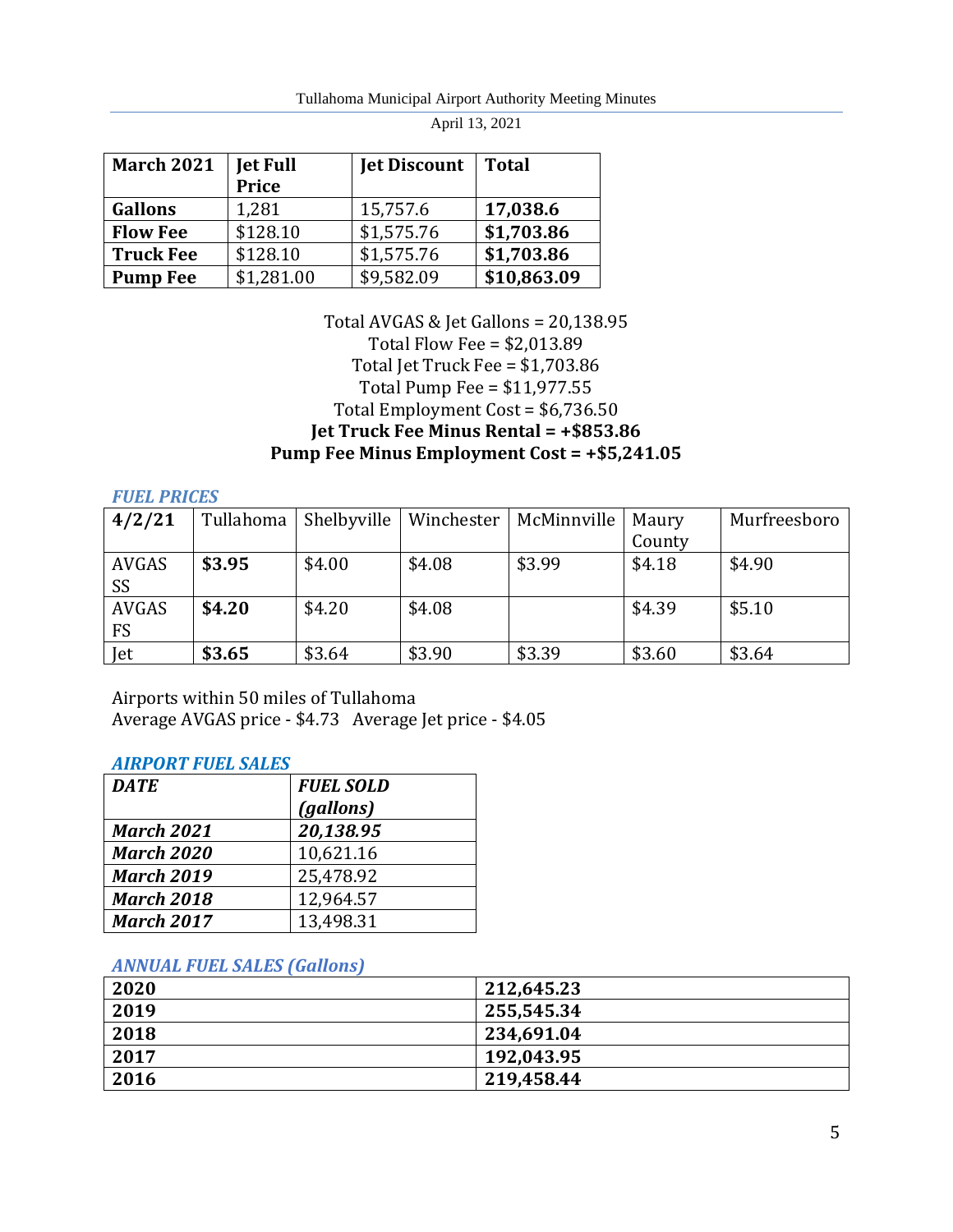## *MAINTENANCE/NAVAID PROBLEMS*

**Fuel Tanks** – No problems or outages for March 2021. **VOR** – FAA has sent out notices regarding the decommissioning of the VOR. **AWOS** – No problems or outages for March 2021. **Working on changing the Tullahoma pronunciation. It is scheduled to be changed when they do annual inspection. Veeder Root Fuel System** – No problems or outages for March 2021. **RUNWAY AND TAXIWAY LIGHTS** – **Runway 6/24 lights out 48 hours. Have been repaired. REILS AND PAPI** – No problems or outages for March 2021.

## *HANGAR RENT/INSURANCE*

### **OVERDUE RENT** –

## **EXPIRED INSURANCE CERTIFICATE** – None **OTHER** – None

#### *AIRPORT MARKETING/PRESENTATIONS* – None

#### **6. Old Business:**

- **A. North Hangar Improvements – Bill Stuart advised the plumbing inspection passed on 4/9/21 and he needs about 2 more weeks to complete the project.**
- **7. New Business**
	- **A. Property Rezoning Request – Jim Waters, the property owner and Matt Hayes, the Developer briefed Board members on their plan to rezone property at 330 Ledford Mill Road from Agriculture to Residential and build 50 homes. Board members and several concerned citizens attending the meeting did not agree with the request to change the zoning based on future aircraft noise complaints from the Development and a concern the Residential Development would affect attracting industry and jobs to Airport Business Airpark. Board members stressed that noise is created 24/7 at the Airport since 1942 and it is our intent to grow operations at the Airport. Mr. Waters and Mr. Hayes indicated that they were willing to work with the Airport Authority and attach conditions to the Covenants and Deeds of future homes built on the property. A letter from the Airport Authority listing our concerns on the Zoning change will be sent to the Planning Commission.**
	- **B. Virtower Agreement – Jon Glass met with representatives of Virtower this past month. Their system does an excellent job of tracking flights, based aircraft**